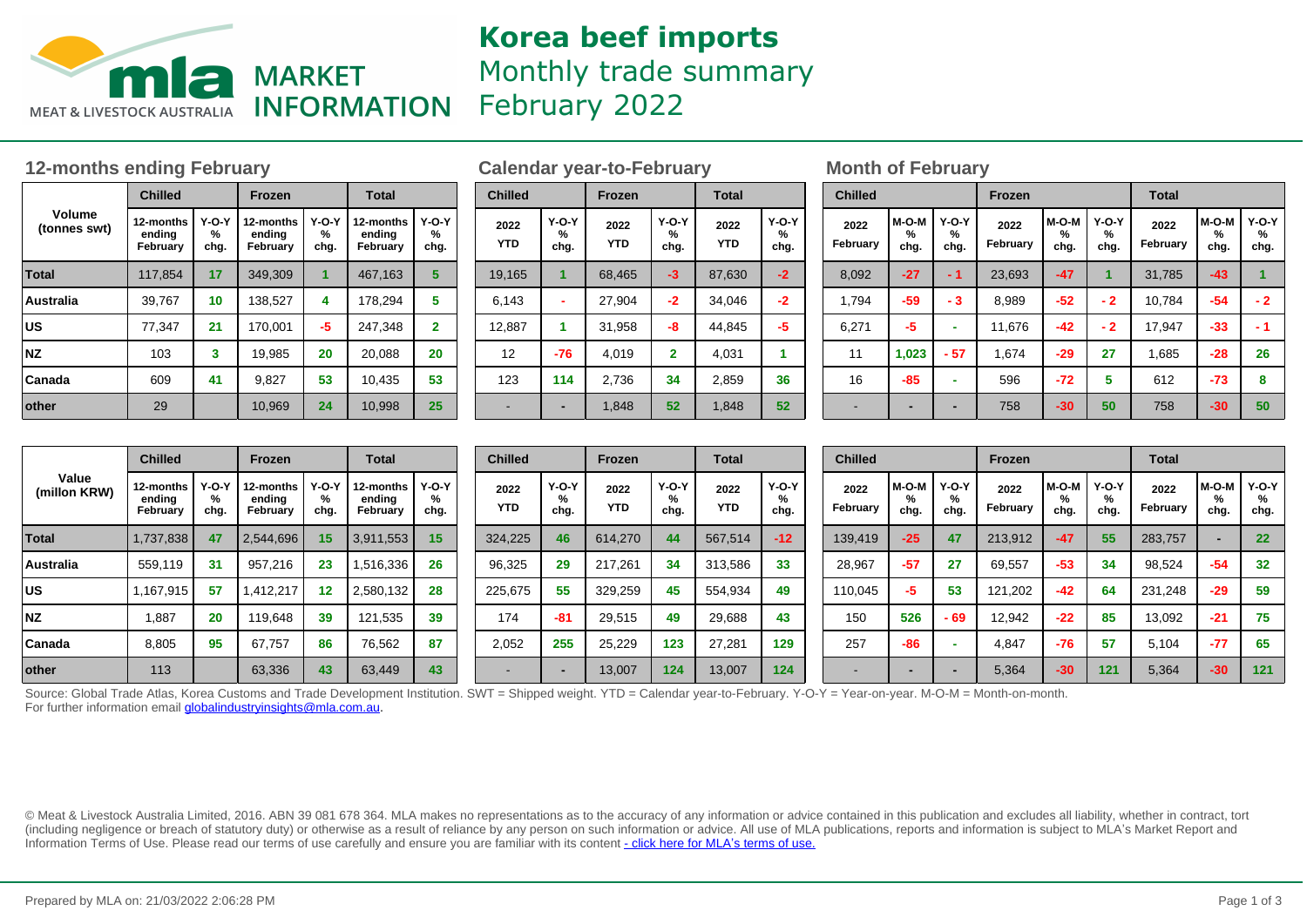

## **Korea beef imports** Monthly trade summary February 2022



Source: Global Trade Atlas, Korea Customs and Trade Development Institution. Prepared by MLA.



Source: Global Trade Atlas, Korea Customs and Trade Development Institution. Prepared by MLA, % share based off import volume.

**Year-to-February Korean beef imports - value**



Source: Global Trade Atlas, Korea Customs and Trade Development Institution. Prepared by MLA.

#### **Monthly Korean beef imports**



Source: Global Trade Atlas, Korea Customs and Trade Development Institution. Prepared by MLA.